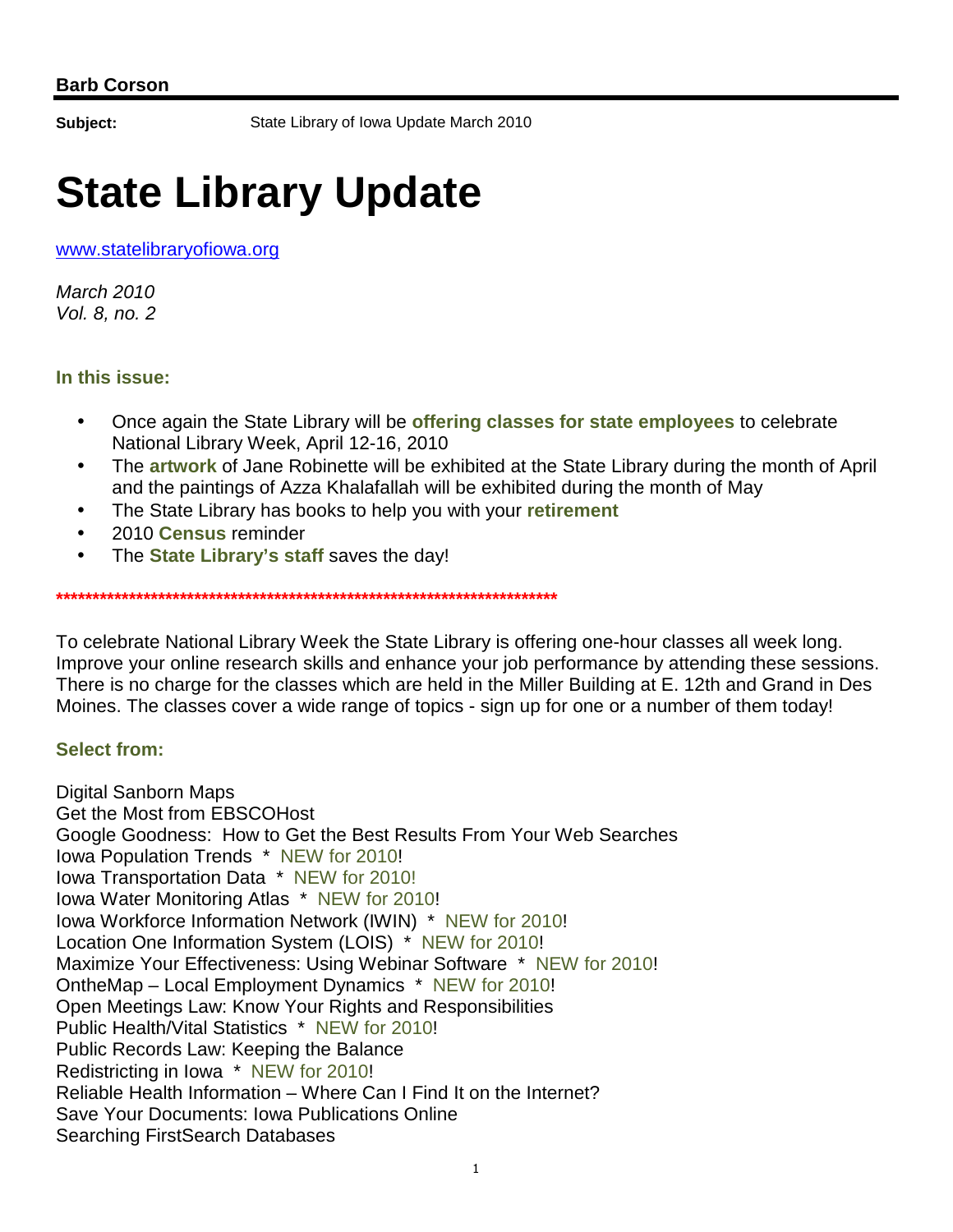State Archives and Records Program Survey of Popular Social Networking Websites Using the Iowa Administrative Code Online Using the Legislative Web Site Westlaw: Using Advanced Features \* NEW for 2010!

**For class descriptions and to register for classes go to** www.statelibraryofiowa.org/services/nlw10.

EBSCOHost, FirstSearch, and Digital Sanborn Maps are information state-funded resources. Access these databases from your computer through our Web site at www.statelibraryofiowa.org. Click on **Log in to Online Resources**. To log in you will need a State Library card number. If you don't have one you can register online at www.statelibraryofiowa.org/services/state-library-card.

**\*\*\*\*\*\*\*\*\*\*\*\*\*\*\*\*\*\*\*\*\*\*\*\*\*\*\*\*\*\*\*\*\*\*\*\*\*\*\*\*\*\*\*\*\*\*\*\*\*\*\*\*\*\*\*\*\*\*\*\*\*\*\*\*\*\*\*\*\*** 

The State Library is pleased to **host art exhibits for two area artists**.

**Jane Robinette** will display her works at the State Library's Main Library during the month of April. Robinnette works with both written and visual languages. She works mainly in oil and acrylic, uses vibrant colors, and often includes her original poetry in her small and medium-scale paintings. To see examples of her work and to find her Web site go to www.statelibraryofiowa.org/services/robinette.

**Azza Khalafallah's** works will be displayed during the month of May. Originally from the Sudan, Khalafallah lived in several different countries before coming to Des Moines. Khalafallah's subjects come from her heart and her artwork is vibrant with life. To see samples of her work go to www.statelibraryofiowa.org/services/azza.

The State Library – Main Library is located in the Ola Babcock Miller Building at the corner of E. 12th St. and Grand Ave. in Des Moines. We are open 8:00 a.m.-4:30 p.m., Monday-Friday. For more information call our information professionals at 515-281-4102, 800-248-4483, or email is@lib.state.ia.us. For a map to go http://www.statelibraryofiowa.org/about.

**\*\*\*\*\*\*\*\*\*\*\*\*\*\*\*\*\*\*\*\*\*\*\*\*\*\*\*\*\*\*\*\*\*\*\*\*\*\*\*\*\*\*\*\*\*\*\*\*\*\*\*\*\*\*\*\*\*\*\*\*\*\*\*\*\*\*\*\*\*** 

The State Library has a variety of books about **retirement planning and retirement lifestyles**. If you are planning on taking advantage of the current retirement package, or just getting ready for the future, check out the selection . Go to http://library.booksite.com/7168/nl/?list=CNL10.

State employees may request that these books be sent to them. Follow the link above to find the record for the book in the State Library's online catalog. Click on **Request Item** and tell us where to send the book in the note field.

Anyone who lives in Iowa is eligible for a State Library card. To register online go to www.statelibraryofiowa.org/services/state-library-card.

**\*\*\*\*\*\*\*\*\*\*\*\*\*\*\*\*\*\*\*\*\*\*\*\*\*\*\*\*\*\*\*\*\*\*\*\*\*\*\*\*\*\*\*\*\*\*\*\*\*\*\*\*\*\*\*\*\*\*\*\*\*\*\*\*\*\*\*\*\*** 

**April 1, 2010 is Census Day**. The results of the census will determine the number of seats Iowa has in the U.S. Congress, the boundaries of our legislative districts and local precincts, and the distribution of billions of dollars to our state and communities. Census statistics are used by state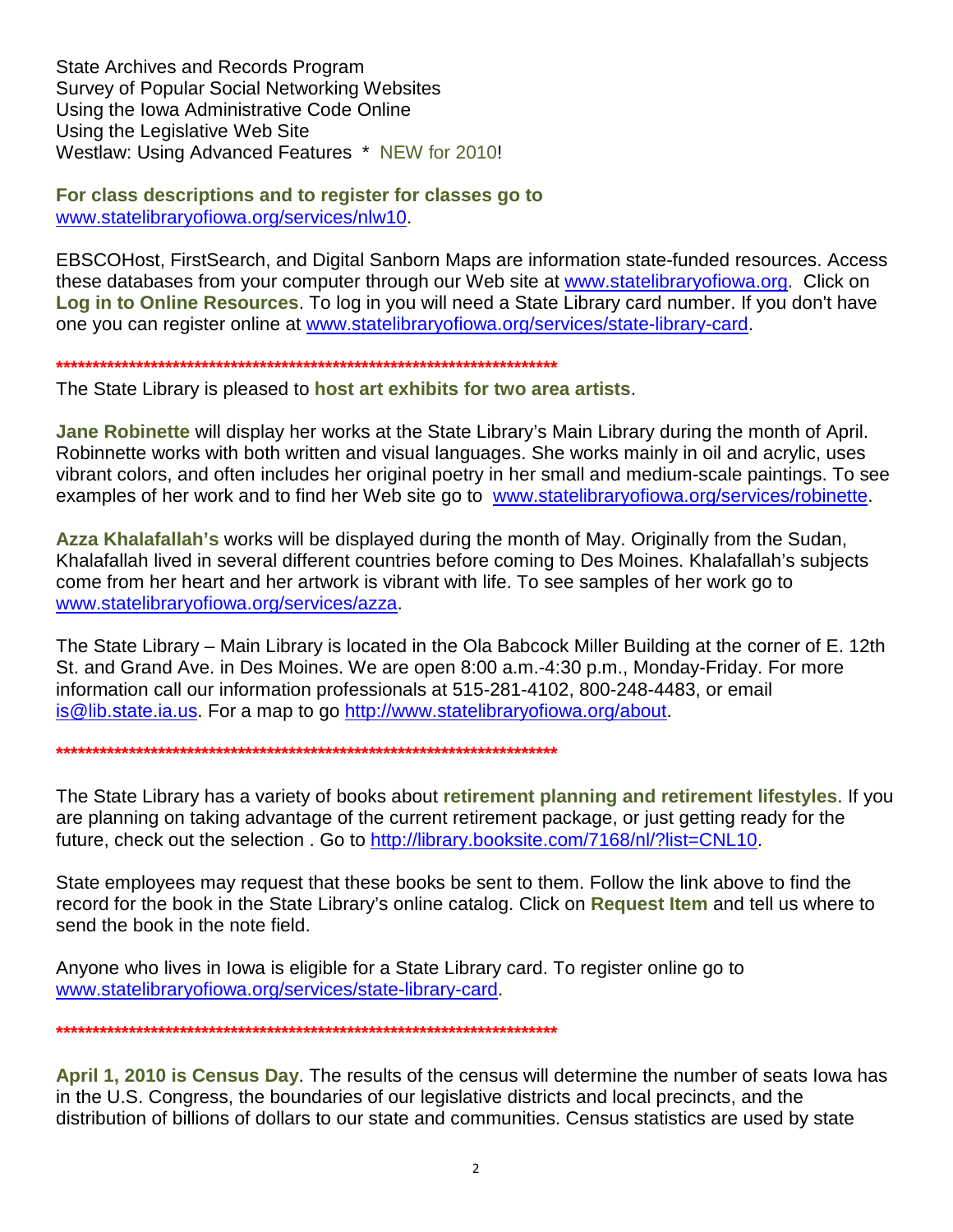employees to determine program eligibility, measure results, and analyze policy alternatives. Completing your census form is easy, important and safe.

Please fill out your census questionnaire and mail it back promptly. For more information about the 2010 Census, visit www.iowadatacenter.org/2010census or http://2010.census.gov/2010census/.

#### 

Recently a state agency was working on a project and needed back issues of its own newsletters to complete some research. But no one on staff had back copies! So they turned to the staff of the State Library. The State Library had copies of their newsletter in our state documents collection going back for more than ten years and was able to supply them with what they needed.

How is YOUR agency storing copies of your newsletters, annual reports, and other important documents? If you are not depositing copies with the State Library, you may not be as lucky in the future as this agency was. Especially in the age of digital information, which is even more easily lost than paper copies, it makes sense to take advantage of this service.

The State Library has permanent, user-friendly archives for state documents in any format, including digital. There is no charge to your agency for this service. For complete information about making your agency's documents permanently available to you and to the public go to www.statelibraryofiowa.org/services/deposit.

#### 

## **Other services that the State Library provides:**

\* Looking for a quiet place away from the distractions of your office? The State Library offers computer workstations or wireless Internet access and a comfortable, quiet place to work or research.

\* The Law Library offers access to online legal information through the Westlaw databases including a number of enhanced services.

The State Library as two locations, the Main Library in the Miller Building and the Law Library on the second floor of the Capitol Building. Both buildings are located at the corner of E. 12th St. and Grand Ave. in Des Moines. We are open 8:00 a.m.-4:30 p.m., Monday-Friday.

### **Contact us:**

Main Library, 515-281-4102, 800-248-4483, is @lib.state.ia.us Law Library, 515-281-5124, 800-248-4483, law@lib.state.ia.us

Barbara Corson **Program Director for Library Services** State Library of Iowa - Main Library Ola Babcock Miller Building 1112 E. Grand Ave. Des Moines, IA 50319 515-281-4352